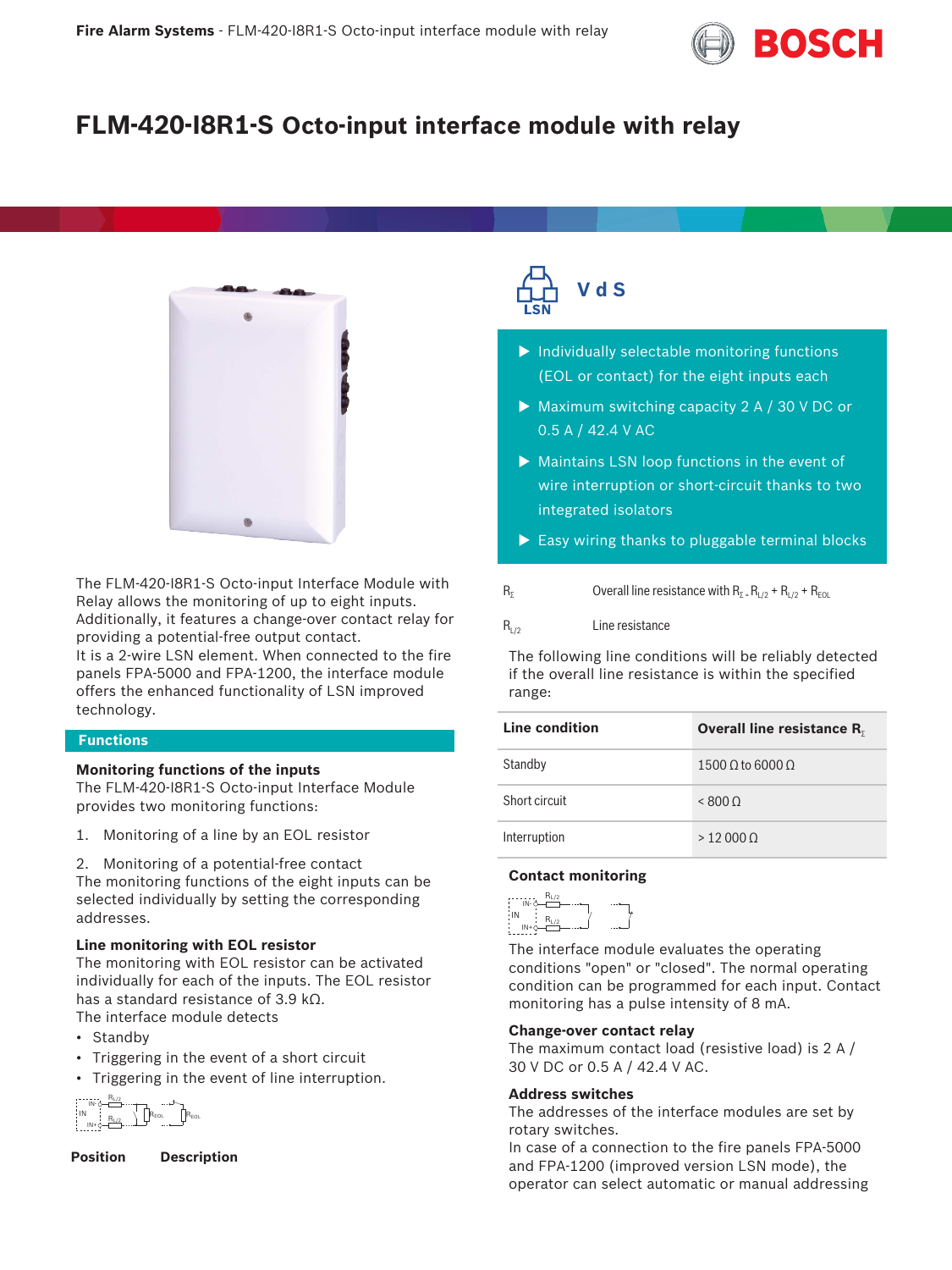with or without auto-detection. In LSN mode classic, connection to the fire panels BZ 500 LSN, UEZ 2000 LSN and UGM 2020 is possible.

| <b>Address</b><br>(A) | <b>Operating mode</b>                                                                     |
|-----------------------|-------------------------------------------------------------------------------------------|
| 0.00                  | Loop/stub in LSN improved version mode with automatic<br>addressing (T-taps not possible) |
| $001 - 2$<br>54       | Loop/stub/T-taps in LSN improved version mode with manual<br>addressing                   |
| CL 0.0                | Loop/stub in LSN classic mode                                                             |

# **LSN features**

Integrated isolators ensure that function is maintained in the event of a short circuit or line interruption in the LSN loop. A fault indication is sent to the fire panel.

# **Features of LSN improved version**

The product have the following features of the improved LSN technology:

- Flexible network structures including T-tapping without additional elements
- Up to 254 LSN improved elements per loop or stub line
- Downwards compatible with existing LSN systems and control panels.

# **Regulatory information**

| <b>Region</b> | Regulatory compliance/quality marks |                                   |  |
|---------------|-------------------------------------|-----------------------------------|--|
| Morocco       | <b>CMIM</b>                         | FLM-420-I8R1-S                    |  |
| Germany       | <b>VdS</b>                          | G 208184 FLM-420-I8R1-S           |  |
| Europe        | CF                                  | FLM-420-I8R1-S                    |  |
|               | CPD                                 | 0786-CPD-20560 FLM-420-I8R1-S     |  |
| Ukraine       | <b>MOF</b>                          | UA1.016.0070265-11 FLM-420-I8R1-S |  |



| <b>Description</b> |                        | <b>Connection</b>                                          |  |
|--------------------|------------------------|------------------------------------------------------------|--|
|                    | $+U$   0V              | Auxiliary power supply (support points to loop<br>through) |  |
| LSN                | $a1 - b1 +$            | LSN incoming                                               |  |
| LSN                | <b>SHIELD</b>          | Cable shielding                                            |  |
|                    | $+U$   0V              | Auxiliary power supply (support points to loop<br>through) |  |
| LSN                | $a2 - b2 +$            | LSN outgoing                                               |  |
| IN                 | $18:+$ .               | Input 1 to input 8                                         |  |
| REL                | NC   COM  <br>COM   NO | Change-over relay (NC contact / COM, COM / NO<br>contact   |  |

- Can be connected to the fire panels FPA‑5000 and FPA-1200 and the classic LSN control panels BZ 500 LSN, UEZ 2000 LSN and UGM 2020.
- Programming is done with the programming software of the fire panel.
- The LSN connection is established by the two wires of the LSN line.
- The activation of the inputs IN 1…8 has to be carried out electrically isolated from LSN (e. g. with relay contact, pushbutton, etc.).
- The inputs must have a minimum activation time of 3.2 s.
- The maximum cable length of all inputs connected to the loop or stub is 500 m in total. Additionally, all outputs which are not electrically isolated from LSN must be included in the total line length calculation (e.g. peripherals connected via C points). With

#### **Installation/configuration notes**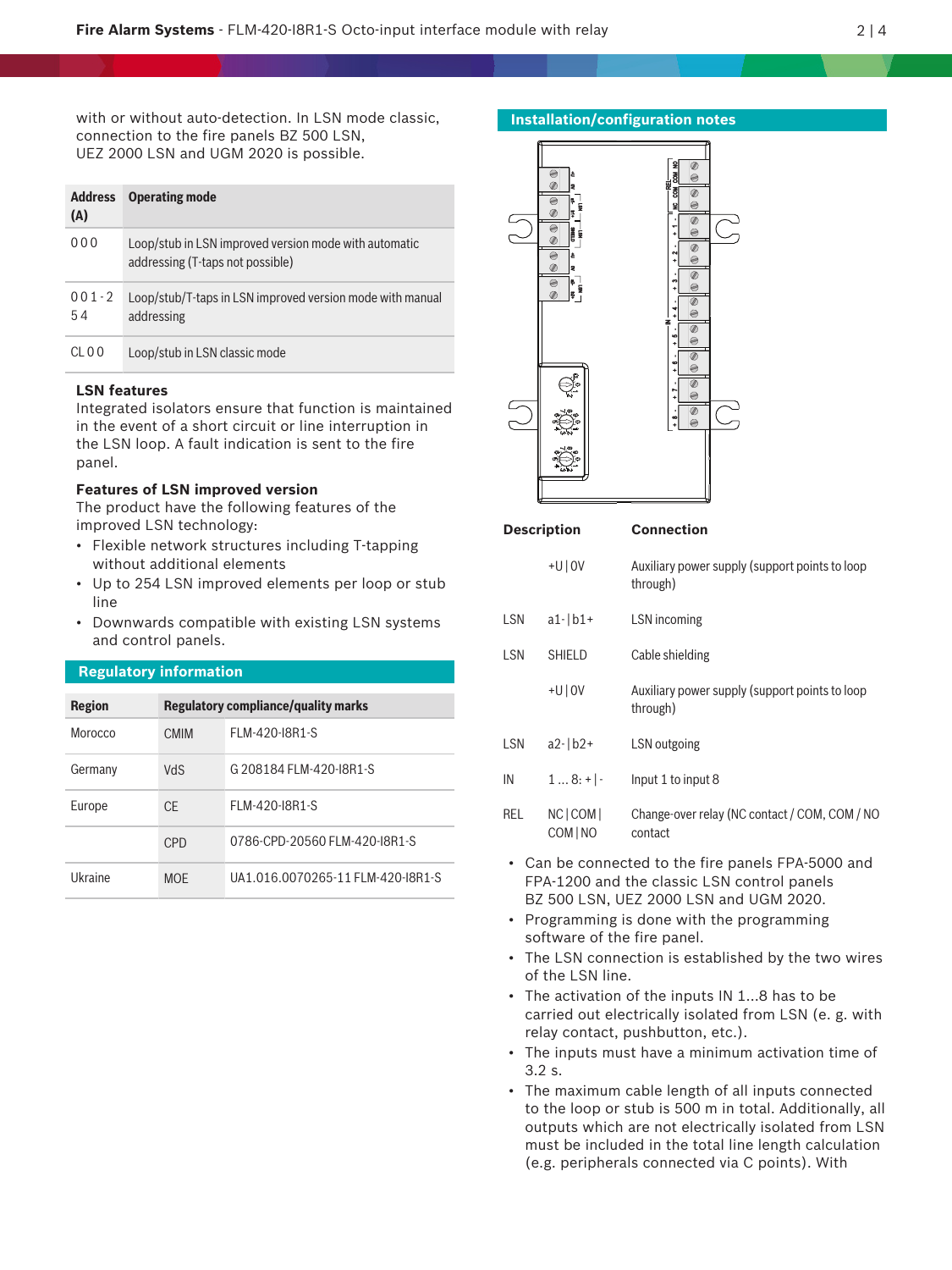UEZ 2000 LSN and UGM 2020, the limitation to 500 m applies to each Network Processing Converter (NVU).

- The interface module has terminals blocks to allow a second pair of wires to be looped through to an auxiliary power supply.
- The cables are fed through rubber bushings or PG cable glands.
- The pluggable terminal blocks allow for an easy wiring even if he interface module is built in.
- Use included spacers when mounting on uneven surface.
- For a fire system operation according to EN 54‑2, the interface modules used for the activation of fire protection equipment and whose outputs are not monitored, must be installed directly next to or within the device which shall be activated.

#### **Parts included**

#### **Quantity Component**

1 Octo-input Interface Module with Relay, in housing for surface mounting

# **Technical specifications**

#### **Electrical**

| LSN input voltage (VDC)                                                                                                                                              | 1533                                                                              |
|----------------------------------------------------------------------------------------------------------------------------------------------------------------------|-----------------------------------------------------------------------------------|
| Max. current consumption from LSN (mA)                                                                                                                               | 5.5                                                                               |
| Inputs, independent                                                                                                                                                  | 8                                                                                 |
| Line monitoring: EOL resistor, nominal $(k\Omega)$<br>Detected line conditions $(\Omega)$ with overall line resistance<br>$R_{\Sigma} = R_{L/1} + R_{L/2} + R_{EOL}$ | 3.9<br>Standby:<br>15006000<br>Interruption:<br>>12000<br>Short circuit:<br>< 800 |
| Contact monitoring: Max. current consumption (mA)                                                                                                                    | 8                                                                                 |
| Min. activation time of the inputs $IN 18$ (s)                                                                                                                       | 3.2                                                                               |
| Change-over relay, low voltage                                                                                                                                       | NC/COM,<br>COM/NO                                                                 |
| Contact load: Max. switching capacity (A / V DC;<br>A/VAC<br>Min. switching capacity (mA / mV DC; mA / mV AC)<br>Max. frequency (Hz)                                 | 2/30:<br>0.5/42.4<br>0.01/10;<br>0.01/10<br>100                                   |

# **Mechanical**

| Connections                           | <b>Screw terminals</b>        |
|---------------------------------------|-------------------------------|
| Rotary switches, number               | 3                             |
| Weight, without/with packing $(g)$    | 480/800                       |
|                                       |                               |
| Dimensions W x H x D (mm)             | 140 x 200 x 48                |
| Wire gauge $(mm^2)$                   | 0.63.3                        |
| Housing material, housing color (RAL) | ABS+PC-FR.<br><b>RAL 9003</b> |

# **Environmental**

| Operating temperature $(°C)$      | $-20$ +65  |
|-----------------------------------|------------|
| Storage temperature (°C)          | $-25 + 80$ |
| Rel. humidity (%), non-condensing | < 96%      |
| Class of equipment (IEC 60950)    | Ш          |
| Degree of protection (IEC 60529)  | IP 54      |

# **System limits**

Max. cable length, not electrically isolated from LSN in total (m) 500

#### **Ordering information**

**FLM-420-I8R1-S Octo-input interface module with relay** 2-wire LSN element, allows the monitoring of up to eight inputs, with a change‑over contact relay for providing a potential-free output contact, in housing for surface mounting

Order number **FLM-420-I8R1-S | F.01U.033.251**

#### **Services**

# **EWE-FPDVC-IW 12 mths wrty ext Fire Peripheral Device**

12 months warranty extension

Order number **EWE-FPDVC-IW | F.01U.360.729**